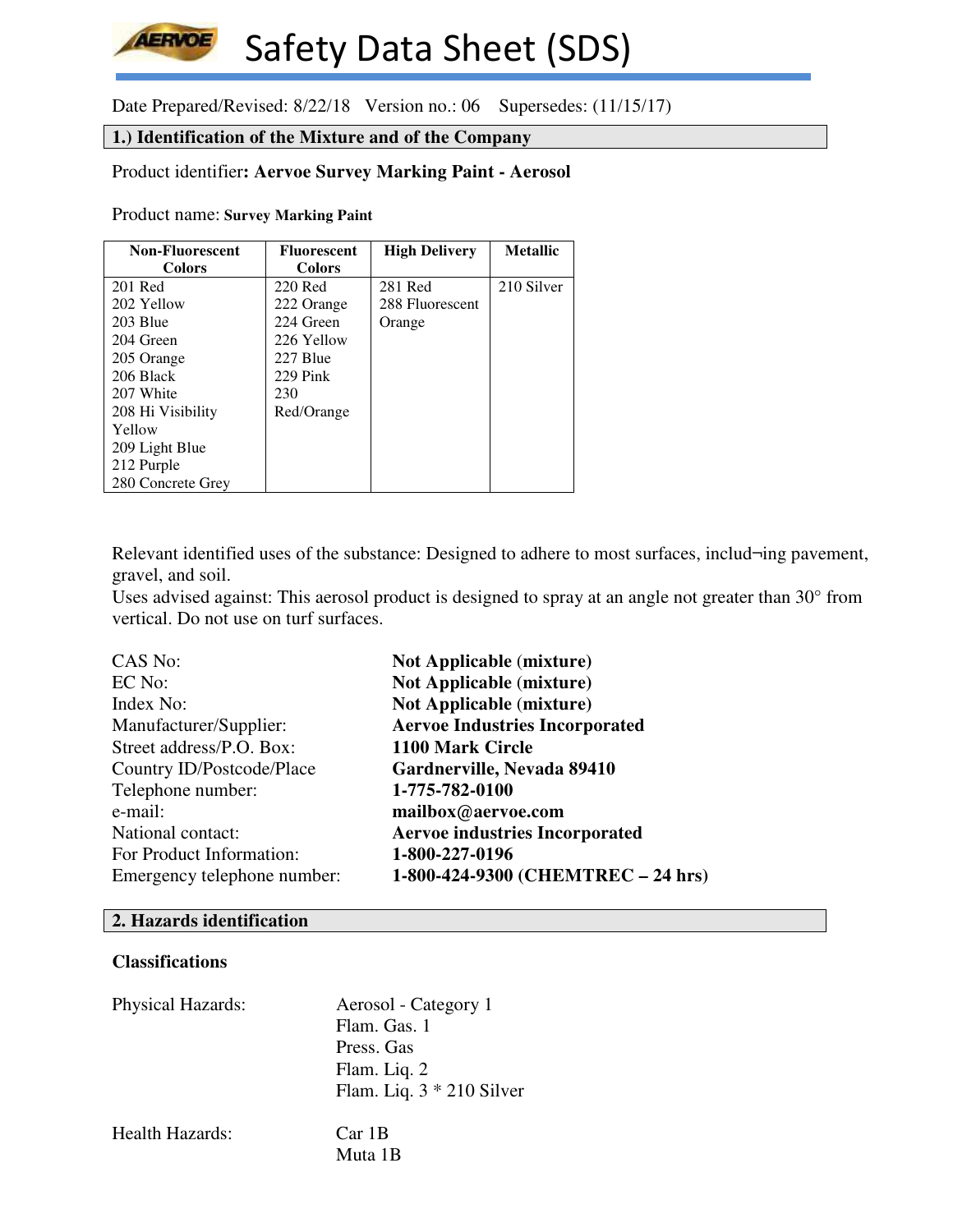AERVOE Safety Data Sheet (SDS)

| Date Prepared/Revised: 8/22/18 Version no.: 06 Supersedes: (11/15/17) |  |  |
|-----------------------------------------------------------------------|--|--|
|-----------------------------------------------------------------------|--|--|

|                                  | Asp Tox. 1<br>Eye Irrit. $-2$<br>Rep. 2<br>Skin Irr. 2<br><b>STOT SE3</b><br><b>STOT RE2</b><br>Acute Tox. 4 * 280 Concrete Grey                                                                                                                                                                                                                                                                                                                                                                                                                                                                                                                                                                                                                                                                        |
|----------------------------------|---------------------------------------------------------------------------------------------------------------------------------------------------------------------------------------------------------------------------------------------------------------------------------------------------------------------------------------------------------------------------------------------------------------------------------------------------------------------------------------------------------------------------------------------------------------------------------------------------------------------------------------------------------------------------------------------------------------------------------------------------------------------------------------------------------|
| <b>Environmental Hazards:</b>    | Aquatic Chronic 2                                                                                                                                                                                                                                                                                                                                                                                                                                                                                                                                                                                                                                                                                                                                                                                       |
| Labeling                         |                                                                                                                                                                                                                                                                                                                                                                                                                                                                                                                                                                                                                                                                                                                                                                                                         |
| Signal Word:                     | Danger                                                                                                                                                                                                                                                                                                                                                                                                                                                                                                                                                                                                                                                                                                                                                                                                  |
| <b>Hazard Statements:</b>        | H220 – Extremely flammable gas<br>H222 – Extremely flammable aerosol<br>H225 – Highly flammable liquid and vapour.<br>H226 – Flammable liquid and vapour.<br>H229 - Pressurized container: may burst if heated<br>H304 – May be fatal if swallowed and enters airways.<br>H312 - Harmful in contact with skin. *280 Concrete Gray<br>H315 – Causes skin irritation.<br>H319 – Causes serious eye irritation.<br>H332 - Harmful if inhaled. * 280 Concrete Gray<br>H336 – May cause drowsiness or dizziness.<br>H340 – May cause genetic defects<br>H350 – May cause cancer<br>H361 – Suspected of damaging fertility or the unborn child.<br>H373 - May cause damage to nervous system through prolonged or<br>repeated exposure(Inhalation)<br>H411 – Toxic to aquatic life with long lasting effects. |
| <b>Precautionary Statements:</b> | P101 - If medical advice is needed, have product container or label at hand<br>P102 - Keep out of reach of children<br>P103 - Read label before use<br>P210 - Keep away from heat/sparks/open flames/hot surfaces - no<br>smoking<br>P211 - Do not spray on an open flame or other ignition source<br>P251 - Pressurized container: Do not pierce or burn, even after use<br>P261 - Avoid breathing dust/fume/gas/mist/vapours/spray<br>P262 - Do not get in eyes, on skin, or on clothing<br>P264 - Wash  thoroughly after handling<br>P280 - Wear protective gloves/eye protection/face protection<br>P303+P361+P353 - If on skin or hair, remove/takeoff immediately all<br>contaminated clothing. Rinse skin with water/shower.                                                                     |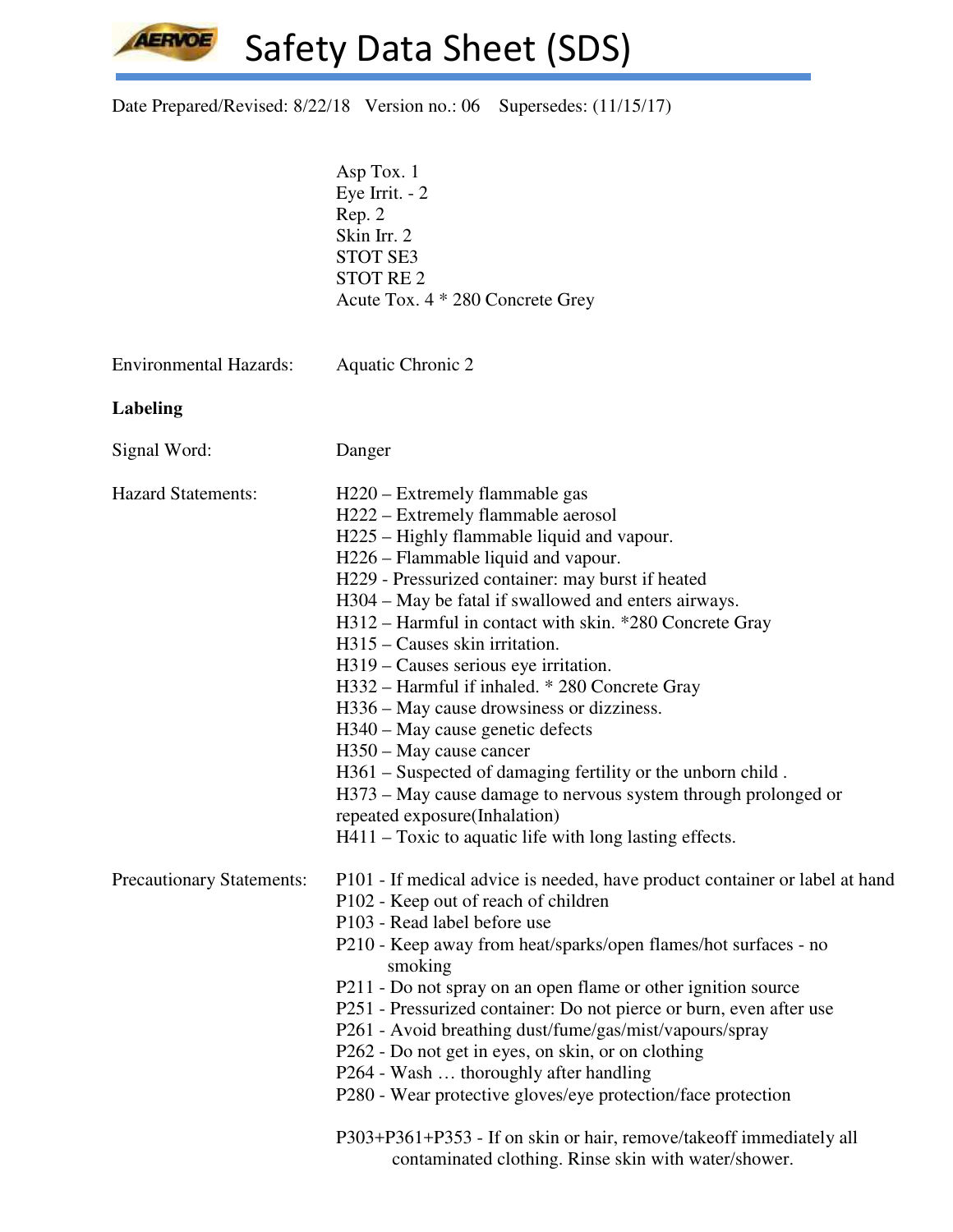# Date Prepared/Revised: 8/22/18 Version no.: 06 Supersedes: (11/15/17)

P410+P412 - Protect from sunlight. Do not expose to temperatures exceeding 50ºC/122ºF

 P501 - Dispose of contents/container in accordance with local/regional/national/international regulation



Symbols/Pictograms:

# 3. **Composition / Information on Ingredients**

#### **Composition**

| Chemical           | Synonyms   | <b>CAS Number</b> | <b>EINECS</b> | Weight    | <b>Hazard Category</b> | H-Code           |
|--------------------|------------|-------------------|---------------|-----------|------------------------|------------------|
|                    |            |                   | Number        | Percent   |                        |                  |
| Hydrocarbon        | <b>LPG</b> | 68476-86-8        | 270-705-8     | 10-30%    | Press. Gas             | H <sub>220</sub> |
| Propellant         |            |                   |               |           | Flam. Gas 1            | H350             |
|                    |            |                   |               |           | Carc. 1B               | H340             |
|                    |            |                   |               |           | Muta. 1B               |                  |
| Hexane             | n-Hexane   | 110-54-3          | 203-777-6     | $5 - 10%$ | Flam. Liq. 2           | H <sub>225</sub> |
|                    |            |                   |               |           | Repr. 2                | H361f ***        |
|                    |            |                   |               |           | Asp. Tox. 1            | H304             |
|                    |            |                   |               |           | STOT RE 2 *            | H373 **          |
|                    |            |                   |               |           | Skin Irrit. 2          | H315             |
|                    |            |                   |               |           | STOT SE <sub>3</sub>   | H336             |
|                    |            |                   |               |           | Aquatic Chronic 2      | H411             |
| Aliphatic          | Solvent    | 64742-89-8        | 265-192-2     | $5 - 10%$ | Carc. 1B               | H350             |
| Petroleum          | Naphtha    |                   |               |           | Muta. 1B               | H340             |
| <b>Distillates</b> |            |                   |               |           | Asp. Tox. 1            | H304             |
| Aliphatic          | Solvent    | 64742-88-7        | 265-191-7     | $1 - 5\%$ | Asp. Tox. 1            | H304             |
| Petroleum          | Naphtha    |                   |               |           |                        |                  |
| <b>Distillates</b> |            |                   |               |           |                        |                  |
| Aliphatic          | Solvent    | 8032-32-4         | 232-453-7     | $1 - 5\%$ | Carc. $1\overline{B}$  | H350             |
| Petroleum          | Naphtha    |                   |               |           | Muta. 1B               | H340             |
| <b>Distillates</b> |            |                   |               |           | Asp. Tox. 1            | H304             |
| Non-               |            |                   |               |           |                        |                  |
| fluorescent        |            |                   |               |           |                        |                  |
| colors also        |            |                   |               |           |                        |                  |
| contain:           |            |                   |               |           |                        |                  |
| Acetone            | Propanone  | $67-64-1$         | 200-662-2     | $1 - 5\%$ | Flam. Liq. 2           | H225,            |
|                    |            |                   |               |           | Eye Irrit. 2           | H319,            |
|                    |            |                   |               |           | STOT SE 3              | H336             |
| Aliphatic          | Solvent    | 8052-41-3         | 232-489-3     | $1 - 5\%$ | Carc. 1B               | H350             |
| Petroleum          | Naphtha    |                   |               |           | Muta. 1B               | H340             |
| Distillates        |            |                   |               |           | Asp. Tox. 1            | H304             |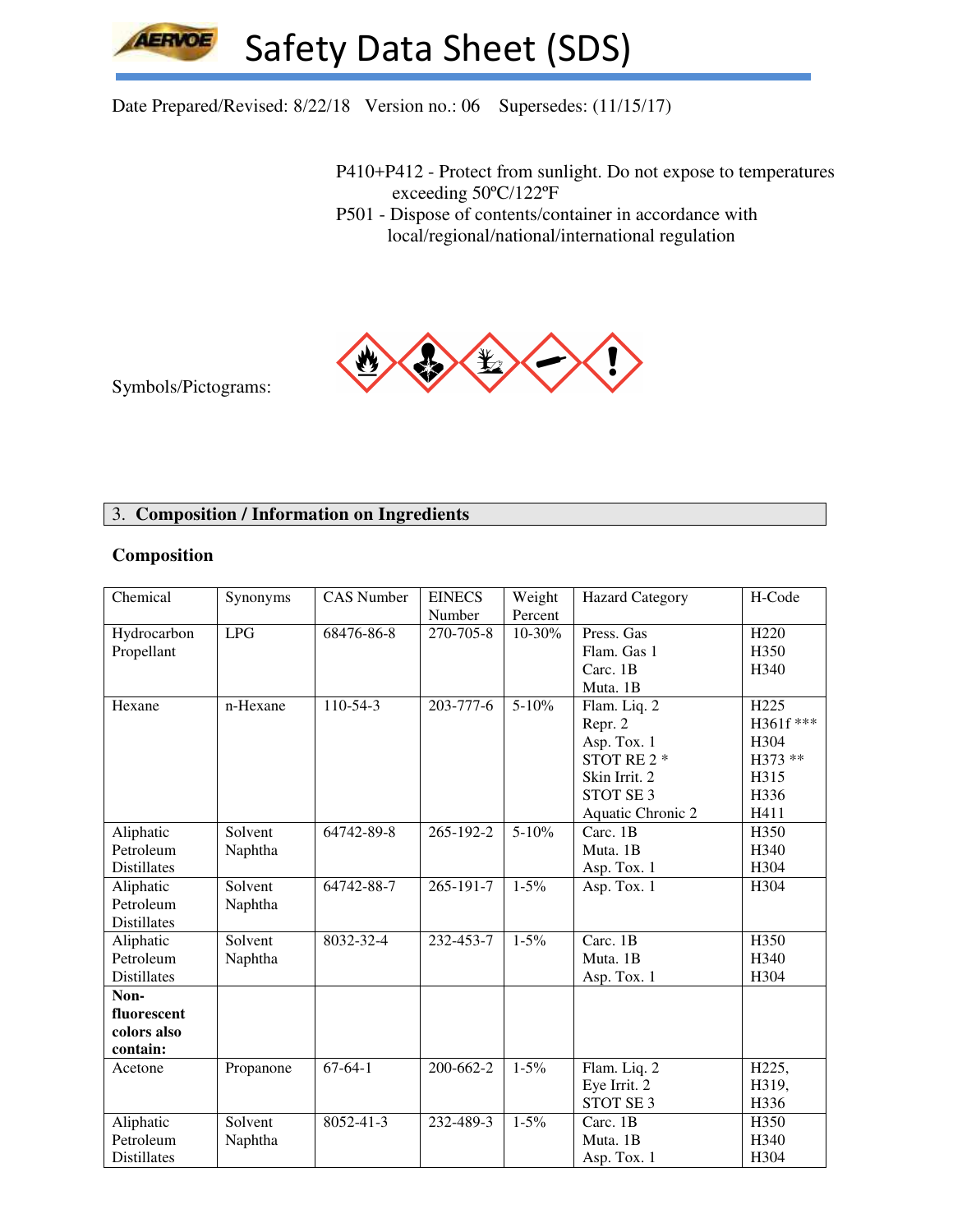

Date Prepared/Revised: 8/22/18 Version no.: 06 Supersedes: (11/15/17)

| 210 silver           |                     |               |                 |           |                      |                  |
|----------------------|---------------------|---------------|-----------------|-----------|----------------------|------------------|
| contains:            |                     |               |                 |           |                      |                  |
| Hydrocarbon          | LPG                 | 68476-86-8    | 270-705-8       | 10-30%    | Press. Gas           | H <sub>220</sub> |
| Propellant           |                     |               |                 |           | Flam. Gas 1          | H350             |
|                      |                     |               |                 |           | Carc. 1B             | H340             |
|                      |                     |               |                 |           | Muta. 1B             |                  |
| Acetone              | Propanone           | $67 - 64 - 1$ | 200-662-2       | 30-60%    | Flam. Liq. 2         | H225,            |
|                      |                     |               |                 |           | Eye Irrit. 2         | H319,            |
|                      |                     |               |                 |           | STOT SE 3            | H336             |
| Aliphatic            | Solvent             | 8052-41-3     | 232-489-3       | $1 - 5\%$ | Carc. 1B             | H350             |
| Petroleum            | Naphtha             |               |                 |           | Muta. 1B             | H340             |
| Distillates          |                     |               |                 |           | Asp. Tox. 1          | H304             |
| n-Butyl              | n-Butyl             | 123-86-4      | 204-658-1       | $1 - 5\%$ | Flam. Liq. 3         | H <sub>226</sub> |
| Acetate              | Ester               |               |                 |           | STOT SE 3            | H336             |
| Aliphatic            | Solvent             | 64742-89-8    | 265-192-2       | 10-30%    | Carc. 1B             | H350             |
| Petroleum            | Naphtha             |               |                 |           | Muta. 1B             | H340             |
| <b>Distillates</b>   |                     |               |                 |           | Asp. Tox. 1          | H304             |
| Aliphatic            | Solvent             | 64742-88-7    | 265-191-7       | $7 - 13%$ | Asp. Tox. 1          | H304             |
| Petroleum            | Naphtha             |               |                 |           |                      |                  |
| <b>Distillates</b>   |                     |               |                 |           |                      |                  |
| 280 Concrete         |                     |               |                 |           |                      |                  |
| Gray                 |                     |               |                 |           |                      |                  |
| contains:            |                     |               |                 |           |                      |                  |
| Hydrocarbon          | LPG                 | 68476-86-8    | $270 - 705 - 8$ | 10-30%    | Press. Gas           | H <sub>220</sub> |
| Propellant           |                     |               |                 |           | Flam. Gas 1          | H350             |
|                      |                     |               |                 |           | Carc. 1B             | H340             |
|                      |                     |               |                 |           | Muta. 1B             |                  |
| Hexane               | n-Hexane            | $110-54-3$    | 203-777-6       | $5 - 10%$ | Flam. Liq. 2         | H <sub>225</sub> |
|                      |                     |               |                 |           | Repr. 2              | H361f***         |
|                      |                     |               |                 |           | Asp. Tox. 1          | H304             |
|                      |                     |               |                 |           | STOT RE 2 *          | H373 **          |
|                      |                     |               |                 |           | Skin Irrit. 2        | H315             |
|                      |                     |               |                 |           | STOT SE <sub>3</sub> | H336             |
|                      |                     |               |                 |           | Aquatic Chronic 2    | H411             |
| Aliphatic            | Solvent             | 64742-89-8    | 265-192-2       | $5 - 10%$ | Carc. 1B             | H350             |
| Petroleum            | Naphtha             |               |                 |           | Muta. 1B             | H340             |
| <b>Distillates</b>   |                     |               |                 |           | Asp. Tox. 1          | H304             |
| n-Butyl              | n-Butyl             | 123-86-4      | 204-658-1       | $1 - 5\%$ | Flam. Liq. 3         | H <sub>226</sub> |
| Acetate              | Ester               |               |                 |           | STOT SE 3            | H336             |
| Acetone              | Propanone           | $67-64-1$     | 200-662-2       | $1 - 5\%$ | Flam. Liq. 2         | H225,            |
|                      |                     |               |                 |           | Eye Irrit. 2         | H319,            |
|                      |                     |               |                 |           | STOT SE 3            | H336             |
| <b>Ethyl Acetate</b> | Ethanoate           | 141-78-6      | 205-500-4       | $1 - 5\%$ | Flam. Liq. 2         | H <sub>225</sub> |
|                      |                     |               |                 |           | Eye Irrit. 2         | H319             |
|                      |                     |               |                 |           | STOT SE 3            | H336             |
| 2-Butoxyethyl        | <b>Butyl Glycol</b> | 112-07-2      | 203-933-3       | $1 - 5\%$ | Acute Tox. 4 *       | H332             |
| Acetate              | Acetate             |               |                 |           | Acute Tox. 4 *       | H312             |

# **Other Product Information**

Chemical Identity: Mixture

**4.) First Aid Measures**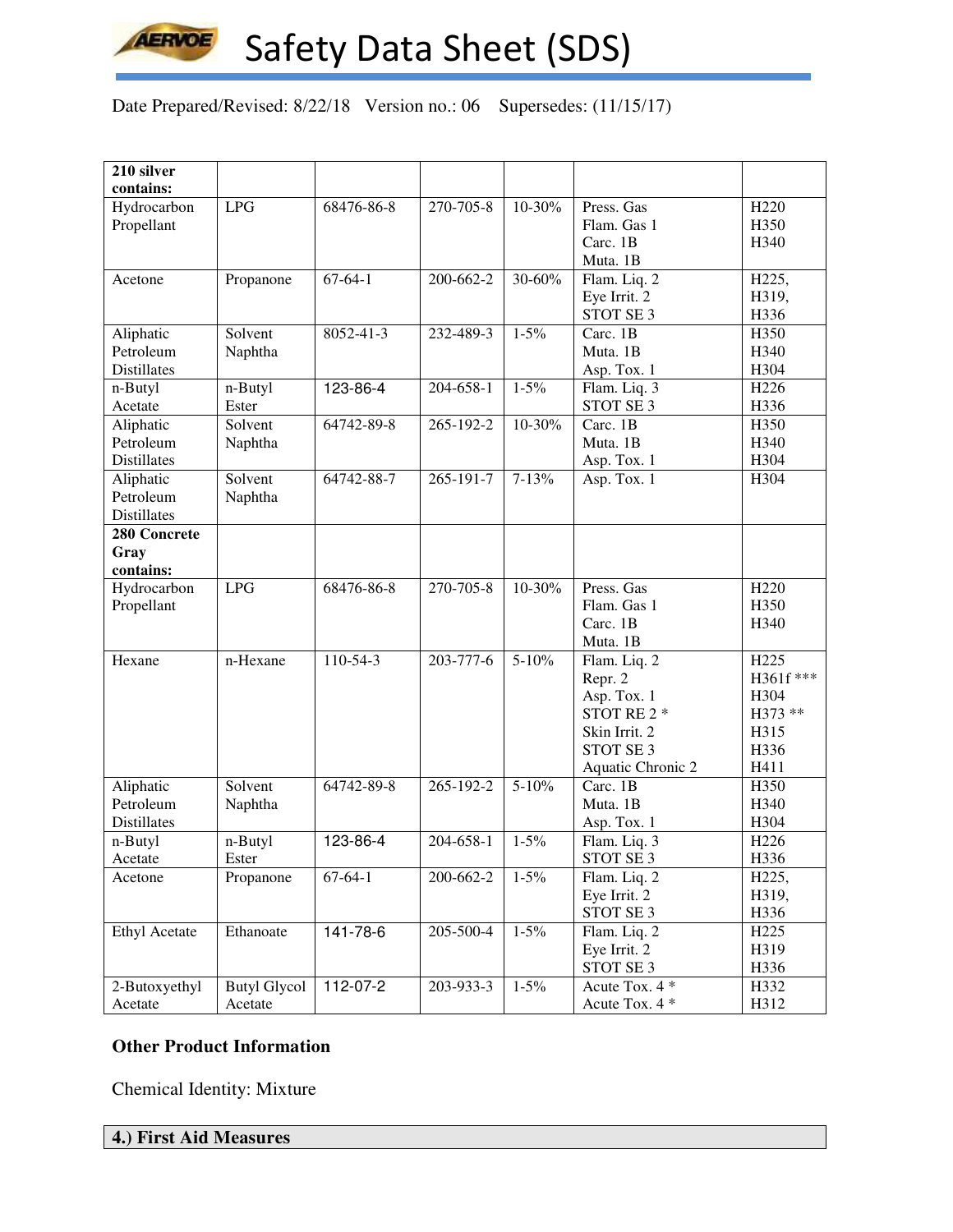**AERVOE** 

Safety Data Sheet (SDS)

Date Prepared/Revised: 8/22/18 Version no.: 06 Supersedes: (11/15/17)

| <b>General Advice:</b>         | If symptoms persist, always call a doctor.                                     |
|--------------------------------|--------------------------------------------------------------------------------|
| <b>Inhalation First Aid:</b>   | Remove victim to fresh air and provide oxygen if breathing is                  |
|                                | difficult. If not breathing, give artificial respiration, preferably           |
|                                | mouth to mouth. Get medical attention immediately.                             |
| <b>Skin Contact First Aid:</b> | Wash with soap and water. Remove contaminated clothing and                     |
|                                | shoes. Get medical attention immediately. Wash clothing before                 |
|                                | reuse.                                                                         |
| <b>Eye Contact First Aid:</b>  | If contact with eyes, immediately flush eyes with plenty of water              |
|                                | for at least 15 minutes, while holding eyelids open. Get medical               |
|                                | attention immediately.                                                         |
| <b>Ingestion First Aid:</b>    | If swallowed, wash out mouth with water provided the person is                 |
|                                | conscious. Do not induce vomiting. Never give anything by mouth                |
|                                | to an unconscious person. Get medical attention immediately.                   |
| <b>Most Important</b>          |                                                                                |
| <b>Symptoms/Effects:</b>       | Exposure may cause slight irritation to the skin, eyes, and respiratory tract. |
|                                | Excessive exposure may cause central nervous system effects.                   |

## **5. Fire Fighting Measures**

| <b>Flammable Properties:</b><br><b>Auto Ignition Temperature:</b> | Aerosol<br>Not Available                                                                                                                                                                                                                                                                                                            |
|-------------------------------------------------------------------|-------------------------------------------------------------------------------------------------------------------------------------------------------------------------------------------------------------------------------------------------------------------------------------------------------------------------------------|
| Suitable extinguishing media:                                     | Carbon dioxide, dry chemical, water spray.                                                                                                                                                                                                                                                                                          |
| Unsuitable extinguishing media:                                   | None known                                                                                                                                                                                                                                                                                                                          |
| Special hazards arising from the                                  |                                                                                                                                                                                                                                                                                                                                     |
| substance or mixture:                                             | None known                                                                                                                                                                                                                                                                                                                          |
| Hazardous combustion products:                                    | Carbon dioxide, Carbon monoxide                                                                                                                                                                                                                                                                                                     |
| Fire & Explosion Hazards:                                         | Closed Containers may rupture due to the buildup of pressure<br>from extreme temperatures.                                                                                                                                                                                                                                          |
|                                                                   | Precautions for fire-fighters: Use water spray to cool containers exposed to heat or fire to prevent<br>pressure build up. In the event of a fire, wear full protective clothing and<br>NIOSH- approved self-contained breathing apparatus with full face piece<br>operated in the pressure demand or other positive pressure mode. |

# **6. Accidental Release Measures**

# **PERSONAL PRECAUTIONARY MEASURES:**

- 1) Follow personal protective equipment recommendations found in section 8.
- 2) Maintain adequate ventilation.

# **SPILL CLEAN-UP PROCEDURES:**

- 1.) Evacuate unprotected personnel from the area.
- 2.) Remove sources of ignition if safe to do so.
- 3.) Pickup spilled materials using non-sparking tools and place in an appropriate container for disposal.
- 4.) Contain spill to prevent material from entering sewage or ground water systems.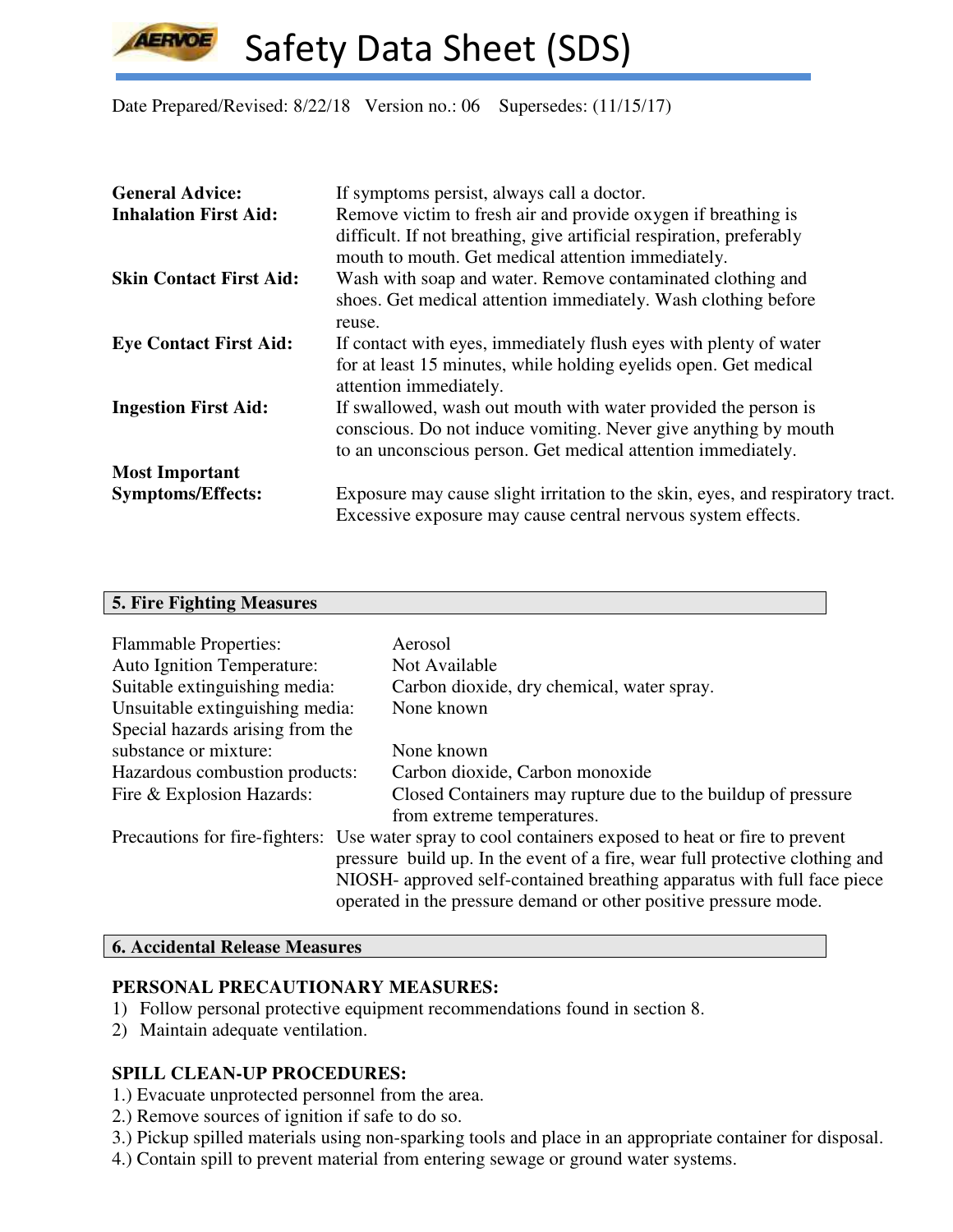Date Prepared/Revised: 8/22/18 Version no.: 06 Supersedes: (11/15/17)

5.) Always dispose of waste materials in accordance with all EU, National and Local Regulations.

#### **7. Handling and Storage**

### **Handling**:

 Flammable Aerosol, use in a well ventilated area. Do not use near sources of ignition. Do not to eat, drink and smoke while working with this material. Wash hands after use. **Conditions for safe storage, including any incompatibilities:**  Store out of direct sunlight. Storage Temperature:  $32^{\circ}$  to  $120^{\circ}$ F (0° to 49°C). No known incompatibilities.

## **8. Exposure Controls / Personal Protection**

#### **Appropriate engineering controls:**

Ensure adequate ventilation. A system of local and/or general exhaust is recommended to keep employee exposures below the Airborne Exposure Limits.

Keep away from sources of ignition.

Take precautionary measures against static discharge.

#### **Personal Protection:**

Eye & face protection devices such as safety glasses, safety goggles or face shield are recommended.

#### **Skin protection**

Wear the appropriate protective clothing, including boots, gloves, lab coat, apron or coveralls, as appropriate, to prevent skin contact.

#### **Respiratory protection:**

Use only in an adequately ventilated area. For unknown vapor concentrations use a positive-pressure, pressure-demand, self-contained breathing apparatus (SCBA).

| <b>Hazardous Ingredient</b>            | <b>CAS</b>      | <b>ACGIH TLV</b> | <b>ACGIH TLV</b> | <b>OSHA</b> | <b>OSHA PEL</b> |
|----------------------------------------|-----------------|------------------|------------------|-------------|-----------------|
|                                        | <b>Number</b>   | (TWA)            | (STEL)           | <b>PEL</b>  | (STEL)          |
|                                        |                 |                  |                  | (TWA)       |                 |
| Aliphatic Petroleum Distillates        | 64742-88-7      | N/AV             | N/AV             | N/AV        | N/AV            |
| <b>Aliphatic Petroleum Distillates</b> | 64742-89-8      | N/AV             | N/AV             | N/AV        | N/AV            |
| <b>Hydrocarbon Propellant</b>          | 68476-86-8      | N/AV             | N/AV             | N/AV        | N/AV            |
| <b>Aliphatic Petroleum Distillates</b> | 8032-32-4       | $200$ ppm        | $300$ ppm        | $200$ ppm   | N/AV            |
| Hexane                                 | $110 - 54 - 3$  | 50ppm            | N/AV             | $500$ ppm   | N/AV            |
| Acetone                                | $67-64-1$       | $500$ ppm        | 750ppm           | $1000$ ppm  | N/AV            |
| Aliphatic Hydrocarbon                  | $8052 - 41 - 3$ | $100$ ppm        | N/AV             | $500$ ppm   | N/AV            |
|                                        |                 |                  |                  |             |                 |
| n-Butyl Acetate                        | 123-86-4        | $150$ ppm        | $200$ ppm        | 150ppm      | N/AV            |
| <b>Aliphatic Petroleum Distillates</b> | 64742-47-8      | N/AV             | N/AV             | N/AV        | N/AV            |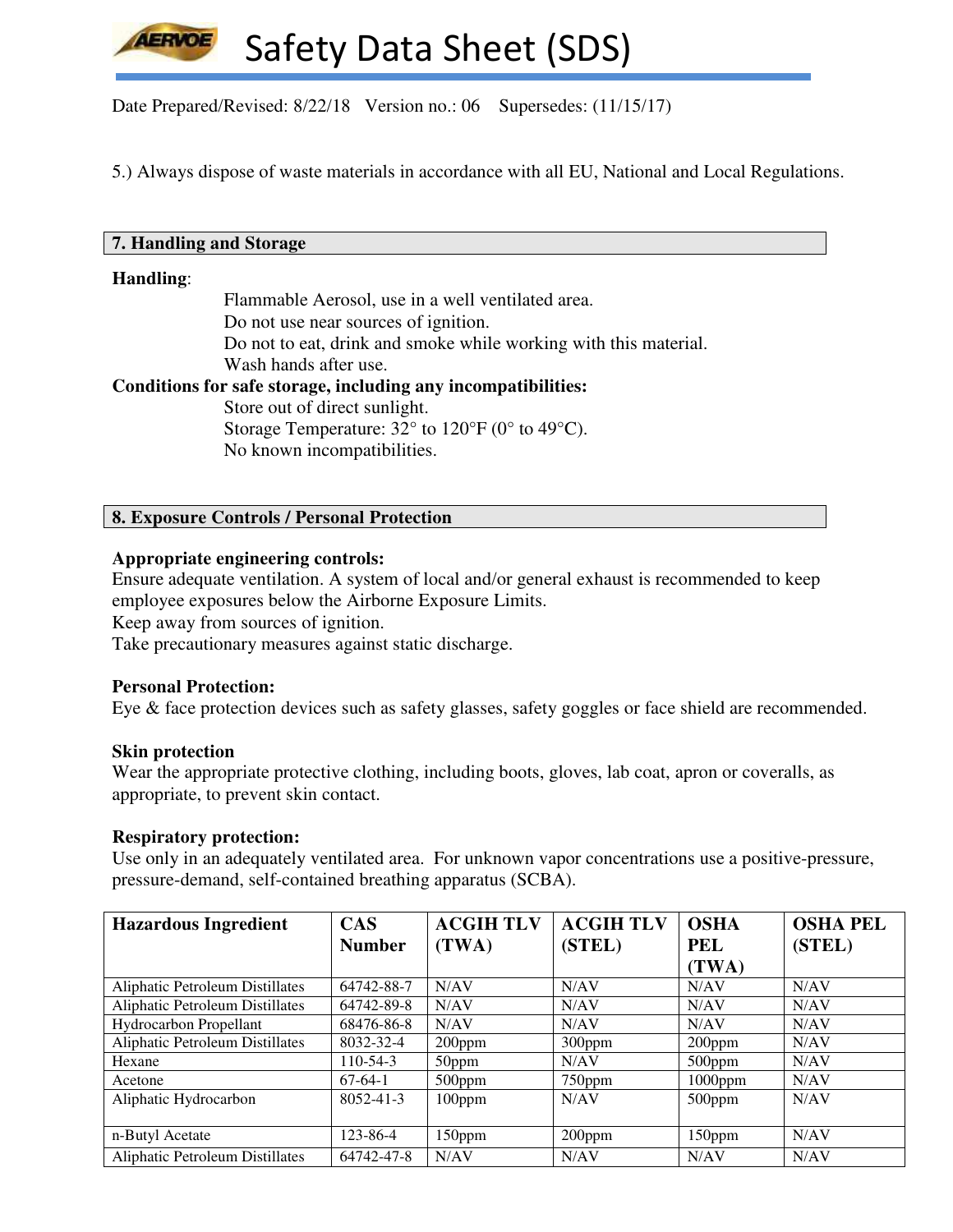

Date Prepared/Revised: 8/22/18 Version no.: 06 Supersedes: (11/15/17)

| -<br>cetate<br>டப     | $\overline{\phantom{a}}$<br>Λ<br>റ-സ | $400$ ppm         | - 7<br>. .<br>.          | $\overline{0}$<br>FOUDDM. | $\mathbf{v}$<br>$\sim$<br>$N/r_{\rm h}$ |
|-----------------------|--------------------------------------|-------------------|--------------------------|---------------------------|-----------------------------------------|
| Acetate<br>7ethv.<br> | --<br>_<br>.                         | $\Delta$<br>20ppm | <b>x</b> 1<br>$  -$<br>. | N<br>. .                  | $N/r_{\rm h}$                           |

## **\*Values are based on the 2014 Guide to Occupational Exposure Values by ACGIH**

#### **9. Information on Basic Physical and Chemical Properties**

| Appearance: Color varies by product.        | Odor: Hydrocarbon Odor                |
|---------------------------------------------|---------------------------------------|
| Odor Threshold: N/AV                        | pH: Not Applicable (solvent Base)     |
| Melting Point: N/AV                         | Freezing Point: N/AV                  |
| Initial Boiling Point: N/AV                 | Boiling Point Range: N/AV             |
| Flash Point: $\langle 0^{\circ}$ F (-18° C) | Evaporation Rate: Faster than n-Butyl |
|                                             | Acetate                               |
| Flammability Solid/Gas: Flammable gas       | Upper LEL: 1% Lower LEL: 13%          |
| Vapor Pressure: N/AV                        | Vapor Density: Heavier Than Air       |
| <b>Relative Density: N/AV</b>               | Solubility: Negligible                |
| <b>Partition Coefficient:</b>               | Auto-ignition Temperature: N/AV       |
| n-octanol/water: N/AV                       |                                       |
| Decomposition Temperature: N/AV             | Viscosity: N/AV                       |
| <b>Explosive Properties: N/AV</b>           | <b>Oxidizing Properties: N/AV</b>     |

#### **10. Stability & Reactivity**

Possibility of hazardous reactions: Hazardous polymerization will not occur under normal conditions Chemical stability: Stable under normal conditions Conditions to avoid: Heat and ignition sources Incompatible materials: Strong Oxidizing Agents Hazardous decomposition products: Will not occur

#### **11. Toxicological Information**

Reports have associated repeated and prolonged overexposure to solvents with permanent brain and nervous system damage. Repeated overexposure can also damage kidneys, lungs, liver, heart and blood

Routes of exposure: Eyes, skin, ingestion, and/or inhalation

| Acute toxicological data:                      | (Acetone) Acute oral LD50: $5800$ mg/kg(rat)<br>(Acetone) LC50: 21000 ppm / 8 hr (rat)<br>(Hexane) LD50: 2870 mg/kg (Rat-Oral) |
|------------------------------------------------|--------------------------------------------------------------------------------------------------------------------------------|
| Eye irritation data:                           | N/AV                                                                                                                           |
| Skin irritation/sensitization/absorption data: | N/AV                                                                                                                           |
| Reproductive toxicity data:                    | N/AV                                                                                                                           |
| Mutagenicity data:                             | Muta 1B                                                                                                                        |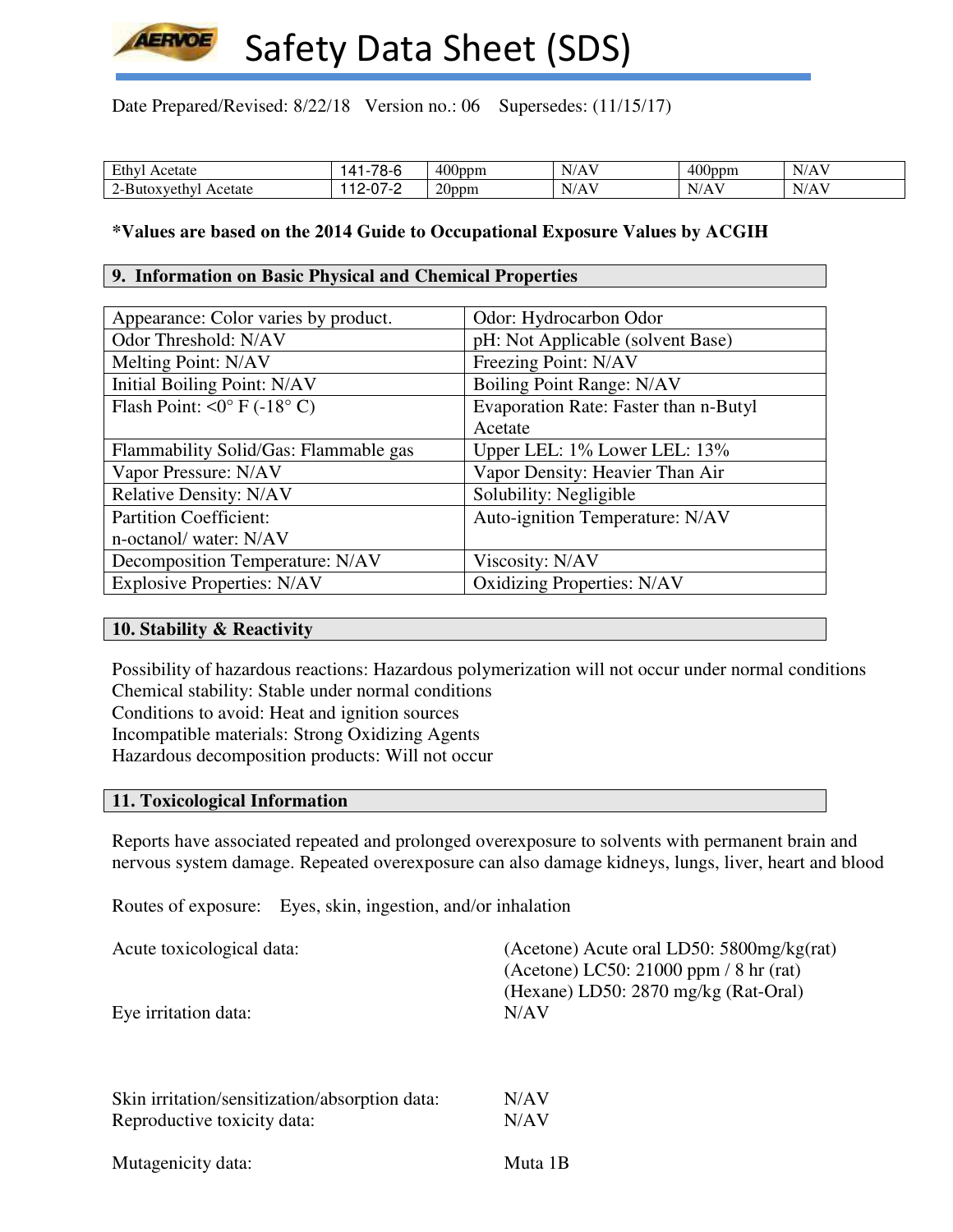

Date Prepared/Revised: 8/22/18 Version no.: 06 Supersedes: (11/15/17)

| Symptoms associated with physical contact:                  | N/AV                                                                                                                                                     |
|-------------------------------------------------------------|----------------------------------------------------------------------------------------------------------------------------------------------------------|
| Acute/chronic effects from short/long                       |                                                                                                                                                          |
| term exposure:                                              | Irritating to skin. Prolonged/repeated contact may<br>cause defatting of the skin which can lead to<br>dermatitis. Not expected to be a skin sensitizer. |
| Known reportable carcinogens via the<br>following agencies: |                                                                                                                                                          |
| NTP:                                                        | N/AV                                                                                                                                                     |
| IARC:                                                       | IARC3: Classification not possible from current data                                                                                                     |

 $*$  Petroleum distillates may contain chemical carcinogens in limited quantities  $( $0.01\%$ ). These quantities are determined by$ the supplier/fraction/purity of the distillate during the manufacturing process. Chemicals that may be present within distillates are listed on California's prop 65 list such as ETHYLBENZENE, BENZENE, and TOLUENE.

#### **12. Ecological Information**

Ecotoxicity: **No Data Available** Persistence and degradability: **No Data Available** Bioaccumulative potential: **No Data Available** Mobility in soil: **No Data Available** Results of PBT and vPvB assessment: **No Data Available** Other adverse effects: **No Data Available**

OSHA: TLV-A4

#### **13. Disposal Considerations**

**Waste Disposal:** Dispose of material in accordance with EU, national and local requirements. For proper disposal of used material, an assessment must be completed to determine the proper and permissible waste management options permitted under applicable rules, regulations and/or laws governing your location.

**Product / Packaging disposal:** Dispose of packaging in accordance with federal, state and local requirements, regulations and/or laws governing your location.

#### **14. Transportation Information**

#### **US DOT**

| UN     | <b>Proper Shipping Name</b> | Hazard           | Packing    | Marine     | Special      |
|--------|-----------------------------|------------------|------------|------------|--------------|
| Number |                             | $\gamma$ lass    | Group      | Pollutant  | Provisions   |
| UN1950 | Aerosols                    | $\overline{a}$ . | Not        | <b>Not</b> | Reference 49 |
|        |                             |                  | Applicable | Applicable | CFR 172.101  |